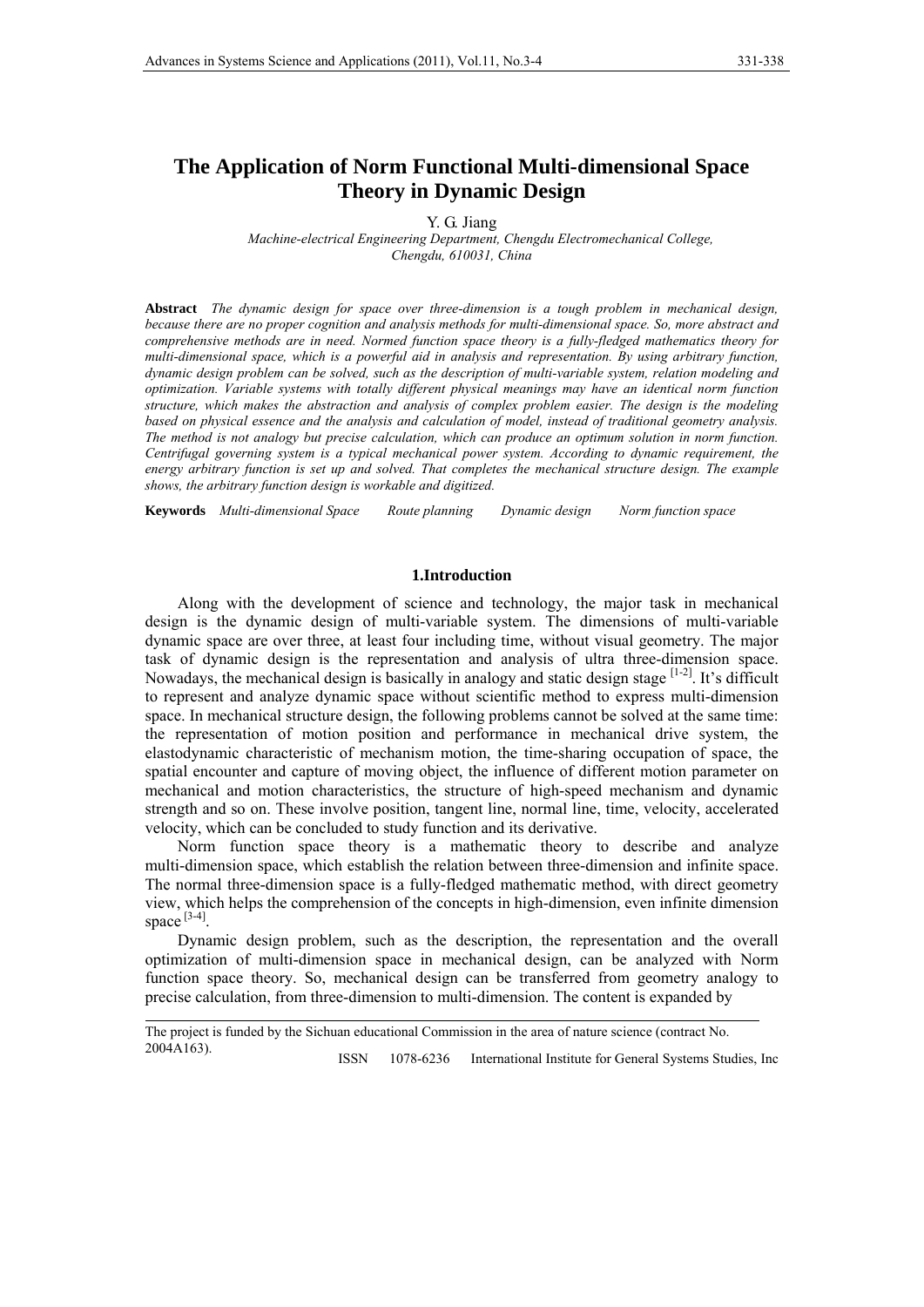changing the method of design, thus complete the fullness and scope in mechanical design.

# **2.The arbitrary function problem of N-dimension design space**

# **2.1 The expansion and composition of design space**

Mechanical design has developed from static to dynamic design, from three-dimension to multi- dimension, from mechanism to inter-discipline of mechanism, electricity, magnetism, liquid and light, from geometry analogy to precise calculation, from sequential to parallel design. The emphasis is transferred from structure design to life process of product. The continual development of mechanical design will expand dimension and content in design space further.

The structure parameter and the function or differential equations set which expresses physical process are foundation to form overall performance. The multi-dimension space of mechanical design consists of structure parameter or function sequential set. Normally, the spatial variable is represented by vector:

# $\boldsymbol{X} = [x_1, x_2, \cdots, x_n]^T$

The sub-spaces are collections of parameters with identical characteristics. The design space can be divided into sub-space according to following functions: geometry shape, shape restrict, geometry factor; requirements on tolerance and surface technology; statics performance; motion performance; dynamics performance; process performance; and other performances concerned with geometry topology. All these performances are represented with functions and derivatives, such as the design of contour curve which need to consider its function and derivative, with nth continual derivatives to ensure smoothness of contour. The mechanical motion design hopes for motion equation with continual derivatives over 3 to ensure steady movement.

# **2.1.2 The arbitrary function problem of design space**

Arbitrary function is more abstract and comprehensive than higher mathematics and linear algebra. To study space composed of different functions, the property and trend can be analyzed with abstract operator. Normally, the problems of arbitrary function are the representation and analysis of multi-dimension function space and to choose one set optimized function which meets the requirement from functions group.

The design process is to choose representation parameter according to preset dynamic characteristics from the system, to derive the solution which meets the design requirement, to choose one set optimized function, such as contour, motion, strength function and so on, in order to meet the standard. For example, a design with, in certain range, least deflection in vibrating frequency and lightest mass is a reverse problem of dynamics. That is, to preset requirements of the system on frequency, stress, strain and displacement, which determine the material and geometry characteristics in mechanical system. The problem is to solve the extremum of design arbitrary function. So, dynamic design problem is also arbitrary function problem: to represent and analyze multi-dimension space in mechanical design and to solve the extremum of arbitrary function.

The first arbitrary function problem of dynamic design is to study N-dimensional variable and establish a space which can express N-dimensional variable.

The second arbitrary function problem of dynamic design is to study the variable and its change rate at the same time. The key problem is to establish a norm function space which can express the function and its N th derivative at the same time.

The third arbitrary function problem of dynamic design is to choose optimized solution which meets dynamic requirements and proper operator to solve and design the extremum of arbitrary function.

#### **3.The representation and simplification of N-dimension design space with arbitrary function**

#### **3.1.1 The representation of design space**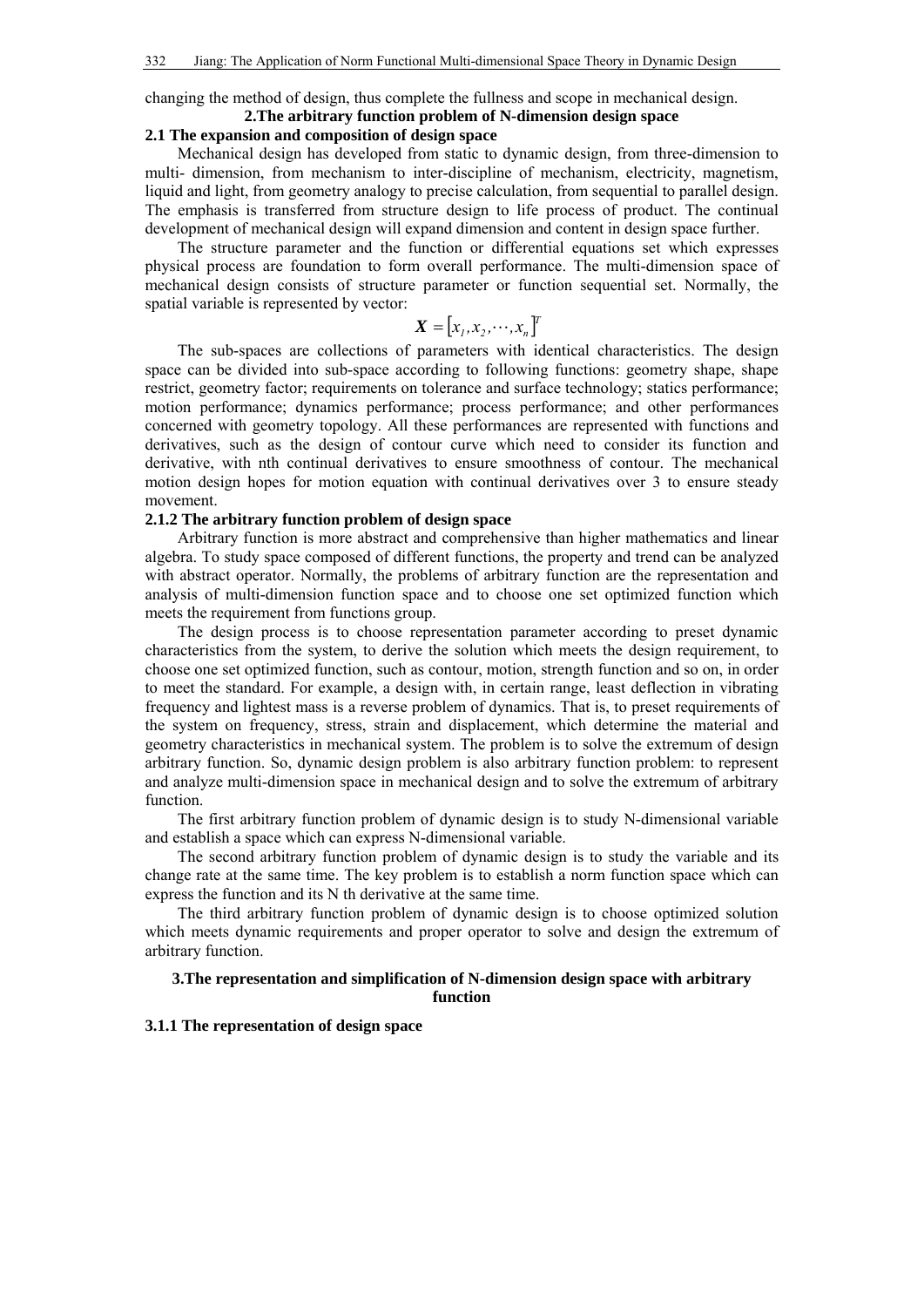Traditional mechanical design space is three-dimensional Euclid space, which is represented by distance and angle, and can be analyzed continuously and with extremes. For multi-dimension, such as linear space, normally there is no need to represent but only introduce norm into it, and make it a normed space. With norm, the concepts of open set, closed set, convergence and continuation can be introduced correspondingly. In order to solve the first arbitrary function problem of dynamic design, a normed space should be defined.

Definition: supposing X is the vector space in number field K (real number field R or complex number field C), if for every  $x \in X$ , appointed one real number  $||x||$  which called norm of x, it meets following norm axioms.

- (1) homogeneity:  $\|\alpha x\| = |\alpha| \|x\|$ ;
- (2) triangle inequality:  $\|x + y\| \le \|x\| + \|y\|$ ;
- (3) positive definiteness:  $||x|| \ge 0$   $||x|| = 0 \Leftrightarrow x = 0$

As above, x,  $y \in X$ , if  $\alpha \in K$ , X is called a nomed vector space in K, normed space for short. When norm must be expressed definitely, it is marked as  $(X, \|\cdot\|)$ . if  $K=R$  (or C), the normed space in K is real (or complex) .

The way to define norm diversifies. Norm can be defined according to its physical meaning. Furthermore, the distance of three-dimensional space, the displacement, velocity and accelerated velocity of motion can also be defined into norm separately, which can also be combined together for norm. The same function can be bestowed different norm. For example, C[a,b] is defined all continuous derivable functions in [a,b], which forms linear space X. For every  $x \in X$ , we define norm:

$$
\|x\| = \max_{a \le t \le b} |x(t)|
$$
  
or  

$$
\|x\| = \max_{a \le t \le b} |x(t)| + \max_{a \le t \le b} |\dot{x}(t)|
$$
  
or  

$$
\|x\| = \int_a^b |x(t)| dt
$$

They can all be normed space. N-dimensional Euclid space set distance as norm:

$$
||x|| = \left(\sum_{i=1}^{n} |\xi_i|^2\right)^{\frac{1}{2}}
$$

So it is also a normed space.

Norm is a representation of multi-dimension. The definition of norm is artificial, which makes its physical meaning diversified. Some norm has such a complicated physical meaning that it is unfathomed by using three-dimension. Multi-dimension can express much richer physical meaning than three. Norm can express N variables at the same time, which can represent and analyze variables from several design spaces systematically and comprehensively at the same time.

#### **3.1.2 The simplification of N-dimension design space with norm**

Norm analysis is highly comprehensive and abstract. It is not focused on specific structure and physical meaning of function, but on the function system and its commonality. Mechanical design space analyzed with arbitrary function can unify geometry, statics, kinematics and dynamics design into one norm structure.

The diversification of norm definitions makes the study comprehensive and flexible. The normed space with distance as its norm is a traditional geometry space. And the one with the linear combination of displacement, velocity and accelerated velocity can show the difference among different moving modes easily and clearly. Normed space with linear combination of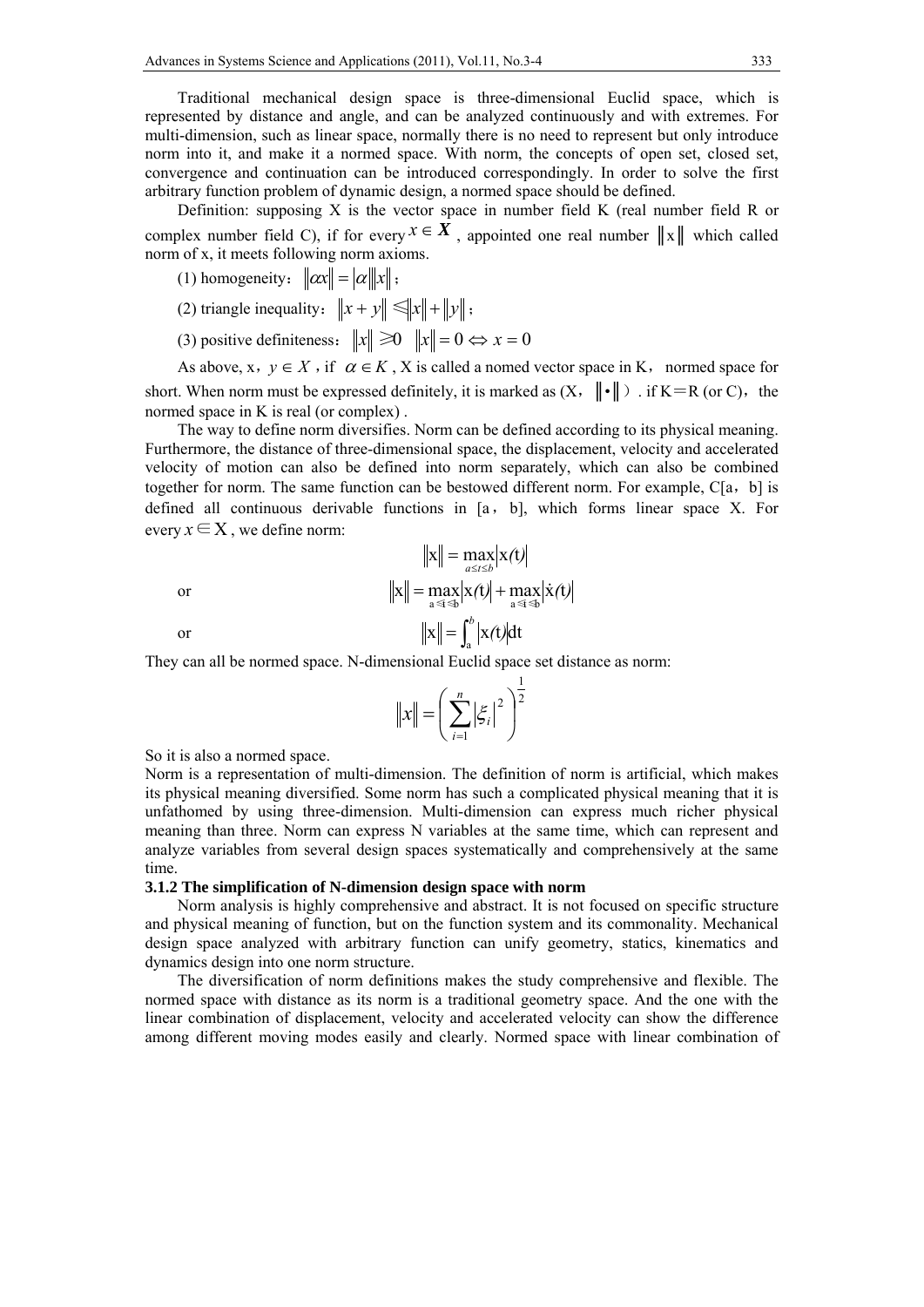contour function and N th derivative as norm can also express the smoothness of curve and the continuity of processing easily.

Define for any  $u \in C^m(t)$ , set norm:

$$
\|u\|_{m,p} = \left(\sum_{|a|\leq m} \left\|\partial^a u\right\|_p^p\right)^{\vee p}
$$

 $S = \{ u \in C^m(t) : ||u||_{m,p} < \infty \}$  is a normed space. Its completion is a Banach space, called

1

Sobolev space.

The second arbitrary function problem of dynamic design can be solved by Sobolev space definition, that is, to study variable and its change rate at the same time. Though two functions with equal norm  $\|u\|$  m,p may not be the same, the norm of identical functions must be equal. So, accompanied by other conditions, norm can be used to study function. Distance, motion and energy space all involves function and its derivatives. Sobolev space is concerned with motion: suppose the motion space is composed of displacement, velocity, acceleration velocity and accelerating acceleration velocity, represented with *u*, *u'*, *u''*, *u''* respectively,  $u \in C^m(t)$ , set norm:  $\overline{1}$ 

$$
\|u\|_{m,p} = \left(\sum_{|a| \le m} \left\| \partial^a u \right\|_{p}^p \right)^{1/p} = \left(\int_{\xi_1}^{\xi_2} |u|^2 dt + \int_{\xi_1}^{\xi_2} |u'|^2 dt + \int_{\xi_1}^{\xi_2} |u''|^2 dt + \int_{\xi_1}^{\xi_2} |u'''|^2 dt\right)^{1/2}
$$

 $\|u\|$ m,p norm can express for variables *u*, *u'*, *u''*, *u'''* at the same time. Space variables in dynamics are:  $u$ ,  $u'$ ,  $u''$ ,  $mu''$ , in which m is mass. Space variables of contour curve are  $C^0(t)$ ,  $C^1(t)$ ,  $C^2(t)$ , ...,  $C^n(t)$ , which can also be defined into norm with similar method. They share the same form, all belonging to Sobolev space.

Sobolev space, which combines parameter and its derivative to define norm, includes the main content in dynamic design by unified structure of norm function. This highly abstract and comprehensive structure makes the analysis of mechanical design space more simple and comprehensive.

### **4.Example for dynamic design analyzed with arbitrary function**

#### **4.1.1 Flexible and digital characteristics**

To define norm with several parameters or only one, no matter which way, the analysis of arbitrary function directly with norm is discrete and fussy. If to analyze directly with calculus, it's also discrete and fussy for function space because calculus can only study one function. Operators in arbitrary function are all effective methods to analyze arbitrary function.

The optimization of arbitrary function, effective theoretical method, is an expansion of differential calculus. Gateaux differential is equivalent to vatiation in variational calculus, or direction derivative in differential calculus. Fréchet differential is equivalent to gradient in differential calculus or complete differential or gradient. By using Gateaux and Fréchet differential, the extreme value of arbitrary function in linear space can be solved easily, and so can the necessary condition for local extreme. If X is a linear space and f is real value arbitrary function in X, with Gateaux or Fréchet differentiable, the necessary condition for extreme in  $x_0 \in \mathbf{X}$  is, for every  $h \in \mathbf{X}$ ,  $\delta f(x; h) = 0$ . That is, the extremum of arbitrary function can be solved by vatiation, which is the commonest and simplest method in analysis and calculation.

At present, the main task for dynamic design is to solve kinematics and dynamics problems, such as vibration frequency, periodic and inertial force, which involves mainly in analytical mechanics. The major theory of analytical mechanics is deduced according to the necessary condition for arbitrary function extreme, such as Hamilton's principle and Lagrange equation.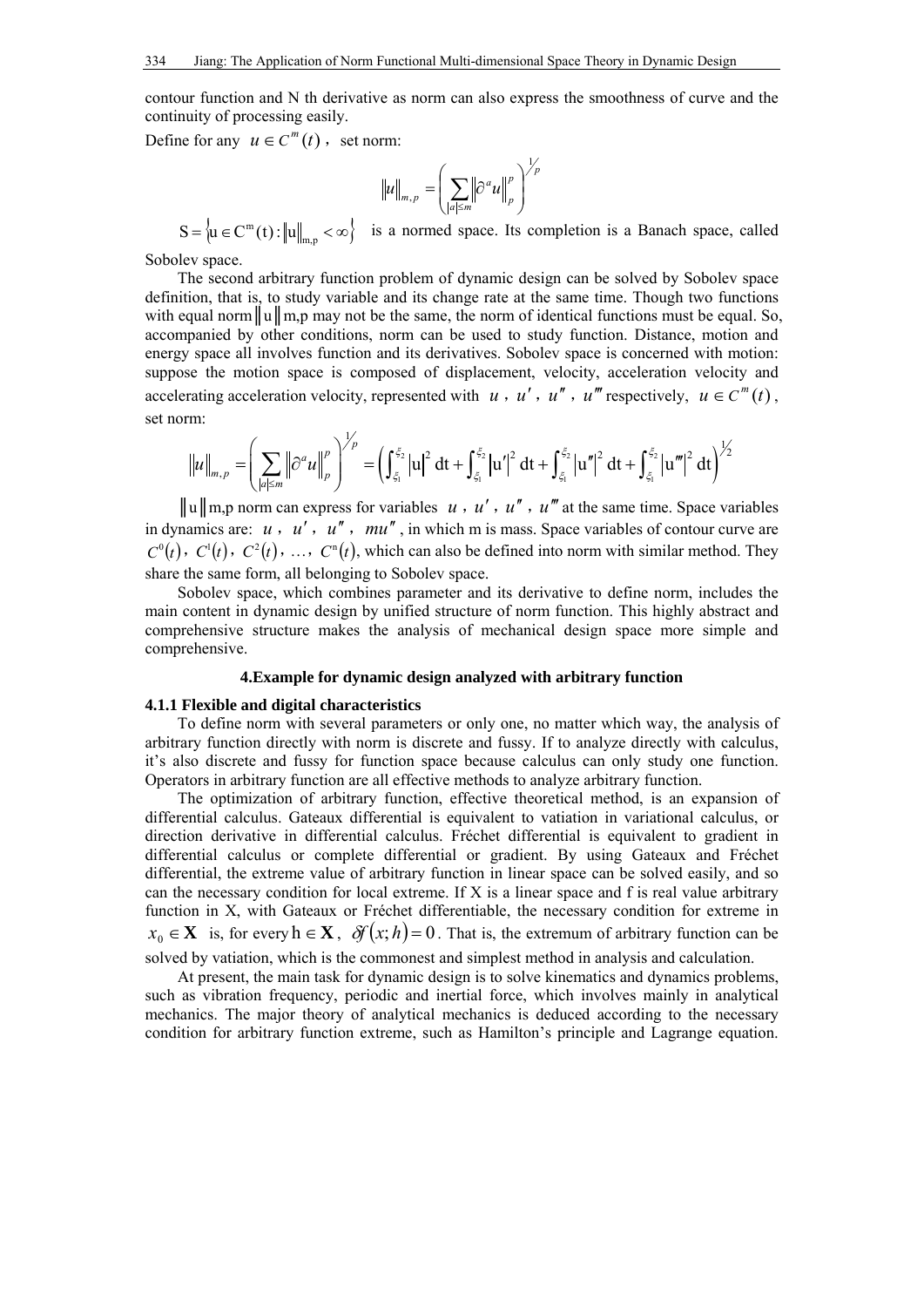Hamilton's principle focuses on energy arbitrary function composed of general displacement and its derivative, time and so on. If the constraint is ideal and complete, and the conservative force is drive force, the real motion is the motion which makes get exrtreme value.

$$
S(q) = \int_{t_1}^{t_2} L(q, q', t) \mathrm{d}t = \int_{t_1}^{t_2} [T(q, q', t) - V(q, t)] \mathrm{d}t
$$

If the function which makes arbitrary function S(q) get extremum is existing and exclusive, according to arbitrary function differential theory, the necessary condition equivalent to arbitrary function extremum is:

$$
\frac{\mathrm{d}}{\mathrm{d}t} \left( \frac{\partial L}{\partial q_a'} \right) - \frac{\partial L}{\partial q_a} = 0
$$

This is called Lagrange equations set  $[5-6]$ . The solution can be very easy and simple only by partial differential or differential.

For example: to design a centrifugal governor shown in Fig.1, a slide C with mass M can slide along a vertical axis, and the whole system can also rotate on this axis. Point A is fixed, point B and D hinge two particles with mass m.



Fig.1 The vibration periodic design of centrifugal

The requirement: when the system acquires stable angular velocity  $\omega$ , the vibration periodic is T, and determine the length of lever a.

Solution: (1) list Laplace equation: the angle between plane ABCD and axis x is  $\phi$ ,  $\theta = \angle DAC$ , degree of freedom F=2. to choose  $\theta$ ,  $\phi$  is generalized coordinates, constraint is ideal and stable. The Cartesian coordinate of particle m:

 $x = a \sin \theta \cos \phi$   $y = a \sin \theta \cos \theta$   $z = a \cos \theta$ 

Lagrange function:

$$
L(\theta, \varphi, \theta', \varphi') = 2 \frac{m}{2} \Big[ \big( a\theta' \big)^2 + \big( a\varphi'^2 \sin \theta \big) \Big] + \frac{M}{2} \Big[ 4a^2 \big( \theta' \sin \theta \big)^2 \Big] + 2mga \cos \theta + 2Mga \cos \theta
$$
  
To solve partial derivative: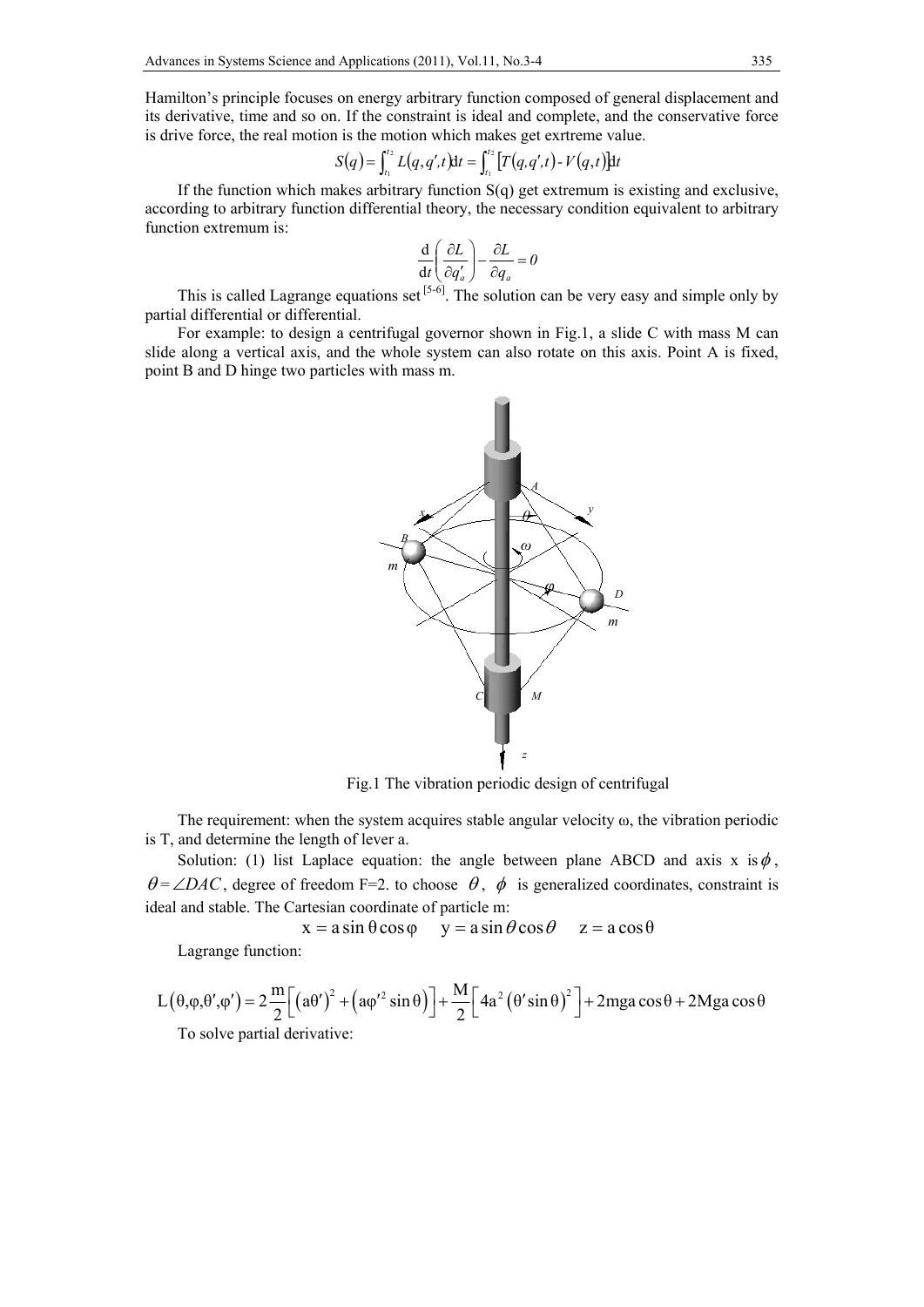To solve partial derivative and simplification:

$$
\frac{\partial}{\partial \theta'} L(\theta, \varphi, \theta' \varphi') = 2ma^2\theta' + 4Ma^2\theta' \sin^2\theta
$$

Lagrange equation:

$$
\frac{d}{dt}(2ma^2\theta' + 4Ma^2\theta'\sin^2\theta) = \left[ (2m\phi'^2 + 4M\theta'^2)a^2\cos\theta - (2m + 2M)ga\right]\sin\theta
$$

$$
(m + 2M\sin^2\theta)\theta'' = \left[ (m\phi'^2 - 2M\theta'^2)\cos\theta - (m + M)\frac{g}{a}\right]\sin\theta
$$

(2) To solve relatively balanced condition and micro-vibration periodic, the system rotates on vertical axis at even angular velocity  $\omega$ ,  $\phi' = \omega$ , on balanced position:

$$
\left[\text{m}\omega^2\cos\theta - (\text{m} + \text{M})\frac{\text{g}}{\text{a}}\right] = 0
$$

to simplify, then:

$$
m + 2M\theta' \sin^2 \theta = \left[ m\omega^2 \cos \theta - (m + M)\frac{g}{a} \right] \sin \theta
$$

At balanced position:

$$
m\omega^2\cos\theta_s = (m+M)\frac{g}{a}
$$

Solve angle  $\theta_s$ , then put it into Lagrange equation:

$$
(m + 2M\sin^2\theta)\theta'' = [m\omega^2(\cos\theta - \cos\theta_s)]\sin\theta
$$

By using formula:

$$
\cos\theta - \cos\theta_s = -2\sin(\frac{\theta + \theta_s}{2})\sin(\frac{\theta - \theta_s}{2})
$$
  
Define  $\varphi = \theta - \theta_s$ , take micro-vibration approximation:  $\frac{\theta + \theta_s}{2} = \theta_s$   

$$
\cos\theta - \cos\theta_s = -2\sin\theta_s\sin(\frac{\varphi}{2}) = -\varphi\sin\theta_s
$$

Define and set the micro-vibration approximation:

$$
(m+2M\sin^2\theta_s)\varphi'' = [m\omega^2(-\sin\theta_s\varphi)]\sin\theta_s
$$

$$
\varphi'' = \frac{-m\omega^2\sin^2\theta_s}{m+2M\sin^2\theta_s}\varphi
$$

$$
\Omega^2 = \frac{m\omega^2\sin^2\theta_s}{m+2M\sin^2\theta_s}
$$

Micro-vibration frequency:

$$
\Omega = \omega \sqrt{\frac{\sin^2 \theta_s}{1 + 2 \frac{M}{m} \sin^2 \theta_s}}
$$

The micro-vibration periodic near the balanced position is: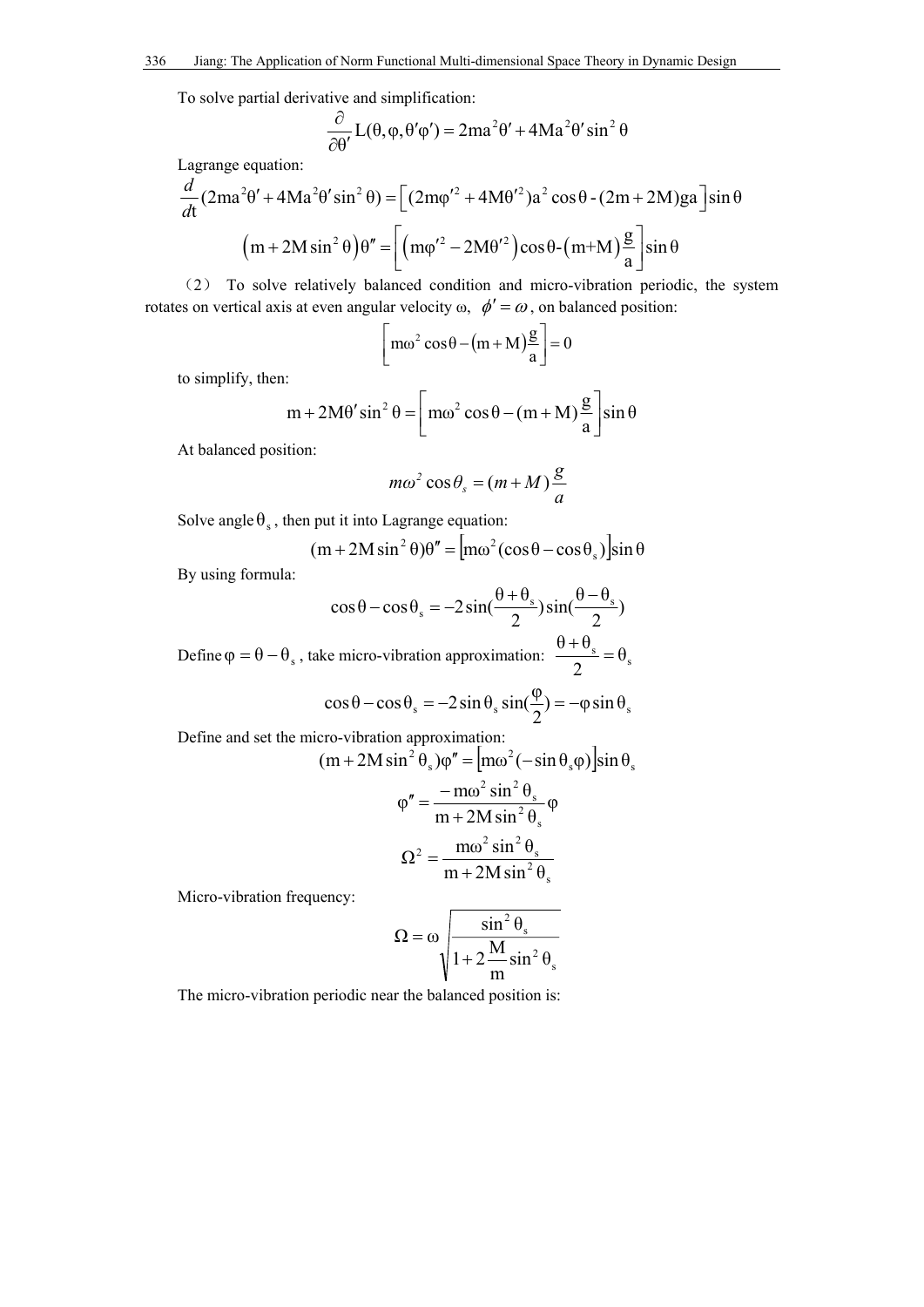$$
T = \frac{2\pi}{\Omega} = \frac{2\pi}{\omega} \sqrt{\frac{1 + 2\frac{M}{m}\sin^2\theta_s}{\sin^2\theta_s}}
$$

Solve:

$$
\sin \theta_s = \left[ \left( \frac{\omega T}{2\pi} \right)^2 - \frac{M}{m} \right]^{-\frac{1}{2}}
$$
  
Set:  

$$
T = 0.6 \text{ s}, \quad \frac{M}{m} = 3, \quad \omega = 10 \pi/s
$$

Solve: By the angle  $\theta_{s}$  at balanced position:  $\sin \theta$ <sub>s</sub> = 0.4082,  $\theta$ <sub>s</sub> = 24.0949<sup>°</sup>

$$
m\omega^2 \cos(\theta_s) = (m+M)\frac{g}{a}
$$

$$
a = \frac{\left(1 + \frac{M}{m}\right)g}{\omega^2 \cos \theta_s} = 0.0435 \text{ (m)}
$$

By simple dynamic design example above, we know that according to the expression of micro-vibration periodic, the structure of a centrifugal governor which meets dynamics requirements can be produced. The step is that based on the physical characteristics of system, to describe and establish arbitrary function rule by choosing motion parameters, and to deduce function solution that is in accordance with the design condition. It is different from tradition. This design is not confined to size or three-dimension any more, but dealing with the physical essence of system directly, choosing parameters flexibly, establishing arbitrary function rule and solving it.

Compared with traditional die forming and hard jig assemblies, MPF/MPP can perform in dieless and jigless manufacturing. The flexibility characteristic can be completely shown by using active elements in the EG of the MPF/MPP tooling. For example, using MPPF tooling, the deformation path can be changed to gain the best loading for raising the formability limit through increases in the contact area between the punches and the sheet, which changes the loading condition.

Various outputs from a 3D surface model can be digitally used to adjust the EG using a computer control system to configure the surfaces of tools. By means of the flexible and digital characteristics of MPF/MPP, larger and more complex panel parts can be formed and assembled incrementally and continuously with the DT/JT system.

#### **5.Conclusion**

To describe multi-dimension in mechanical design with arbitrary function theory, the selection of parameter is not geometry size, the object is not geometrical body, the representation is not limited to three-dimension figure any more, but to build model just according to the system's physical essence, and with diverse expression, to express different kinds of parameter at the same time. The design is not limited to the arrangement of three-dimensional figure, but to analyze and compare parameters form different design field with space theory. By using normed function, the convergence and extreme problems of function in Banach space can be discussed and designed. By utilizing Hilbert space, the optimization problem can be discussed. And by using differential operator, dynamic space function, derived function and optimized solution of parameter can be solved. To sum up, arbitrary function theory can solve the difficulty in dynamic design, and facilitate dynamic design.

### **Acknowledgements**